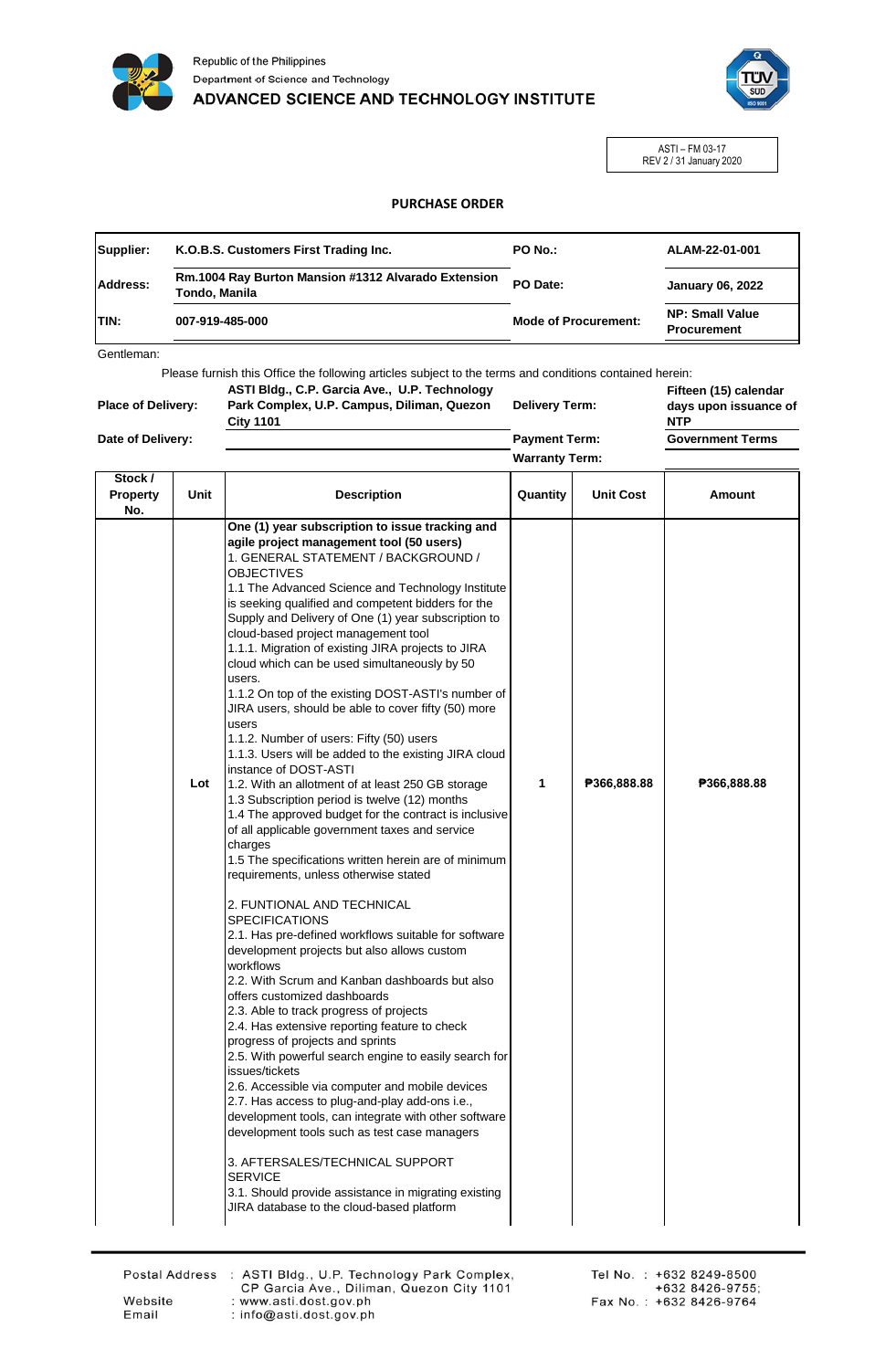|              |     | 3.2. Technical support should be available at least 8<br>hrs from Monday to Friday and has the following<br>response time: Application is down - 2 business hrs;<br>Serious degradation - 6<br>business hrs; Moderate impact - 1 business day;<br>Low impact -1-2 business days<br>3.3. End-user must be able to request technical<br>support by phone, email, or through a website<br>3.4. With readily accessible<br>documentations/instruction manuals<br>4. WARRANTY SERVICE<br>4.1. Access to version upgrades, new releases, bug<br>fixes, and critical security patches, if any, must be<br>made available during the duration of the<br>subscription<br>5. PAYMENT AND DELIVERY TERMS<br>5.1 Subscription should be activated within fifteen<br>(15) calendar days upon issuance of Notice to<br>Proceed (NTP).<br>5.2. Payment shall be made only upon<br>certification/acceptance by the End User to the<br>effect that the Goods have been rendered or<br>delivered in accordance with the terms of this<br>Contract and have been duly inspected and<br>accepted. No payment shall be made for services<br>not yet rendered or for supplies and materials not<br>yet delivered under this Contract.<br>(Please see attached quotation.)                                                                                                                                                                                                                                                                                                                                                                                                                                                                                                                                                                  |   |             |             |
|--------------|-----|----------------------------------------------------------------------------------------------------------------------------------------------------------------------------------------------------------------------------------------------------------------------------------------------------------------------------------------------------------------------------------------------------------------------------------------------------------------------------------------------------------------------------------------------------------------------------------------------------------------------------------------------------------------------------------------------------------------------------------------------------------------------------------------------------------------------------------------------------------------------------------------------------------------------------------------------------------------------------------------------------------------------------------------------------------------------------------------------------------------------------------------------------------------------------------------------------------------------------------------------------------------------------------------------------------------------------------------------------------------------------------------------------------------------------------------------------------------------------------------------------------------------------------------------------------------------------------------------------------------------------------------------------------------------------------------------------------------------------------------------------------------------------------------------------------------------|---|-------------|-------------|
| $\mathbf{2}$ | Lot | One (1) year subscription to web-based test<br>case management software (7 users)<br>1. GENERAL STATEMENT / BACKGROUND /<br><b>OBJECTIVES</b><br>1.1 The Advanced Science and Technology Institute<br>is seeking qualified and competent bidders for the<br>Supply and Delivery of One (1) year subscription to<br>web-based test case management software<br>1.1.1 Extension of DOST-ASTI's existing Testrail<br>subscription under the domain dostasti.testrail.io<br>1.1.2 On top of the existing DOST-ASTI's number of<br>Testrail users, should be able to cover seven (7) or<br>more users<br>1.1.3 Number of users: Min seven (7) users and<br>max (10) users<br>1.2 Subscription period is twelve (12) months<br>1.3 With a minimum of 50GB storage<br>1.4 The approved budget for the contract is inclusive<br>of all applicable government taxes and service<br>charges<br>1.5 The technical specifications indicated herein are<br>minimum requirement, unless otherwise specified<br>2. FUNTIONAL AND TECHNICAL<br><b>SPECIFICATIONS</b><br>"2.1 Should allow to easily organize test suites,<br>sections, and cases<br>2.2 Can organize your test cases in suites and<br>section hierarchies.<br>2.3 Should have full test case history to track<br>changes and ensure transparency.<br>2.4 Should have baselines for multiple branches and<br>versions when you need it.<br>2.5 Should allow test run execution and real-time<br>results tracking<br>2.6 Can organize your test runs in plans to track<br>results for sprints and iterations.<br>2.7 Can easily track tests for mobile devices,<br>browsers, OS combinations, and more.<br>2.8 Configurations let you verify tests against any<br>platform or environment.<br>2.9 Should have built-in, actionable, real-time<br>reporting and metrics | 1 | ₱230,888.88 | ₱230,888.88 |